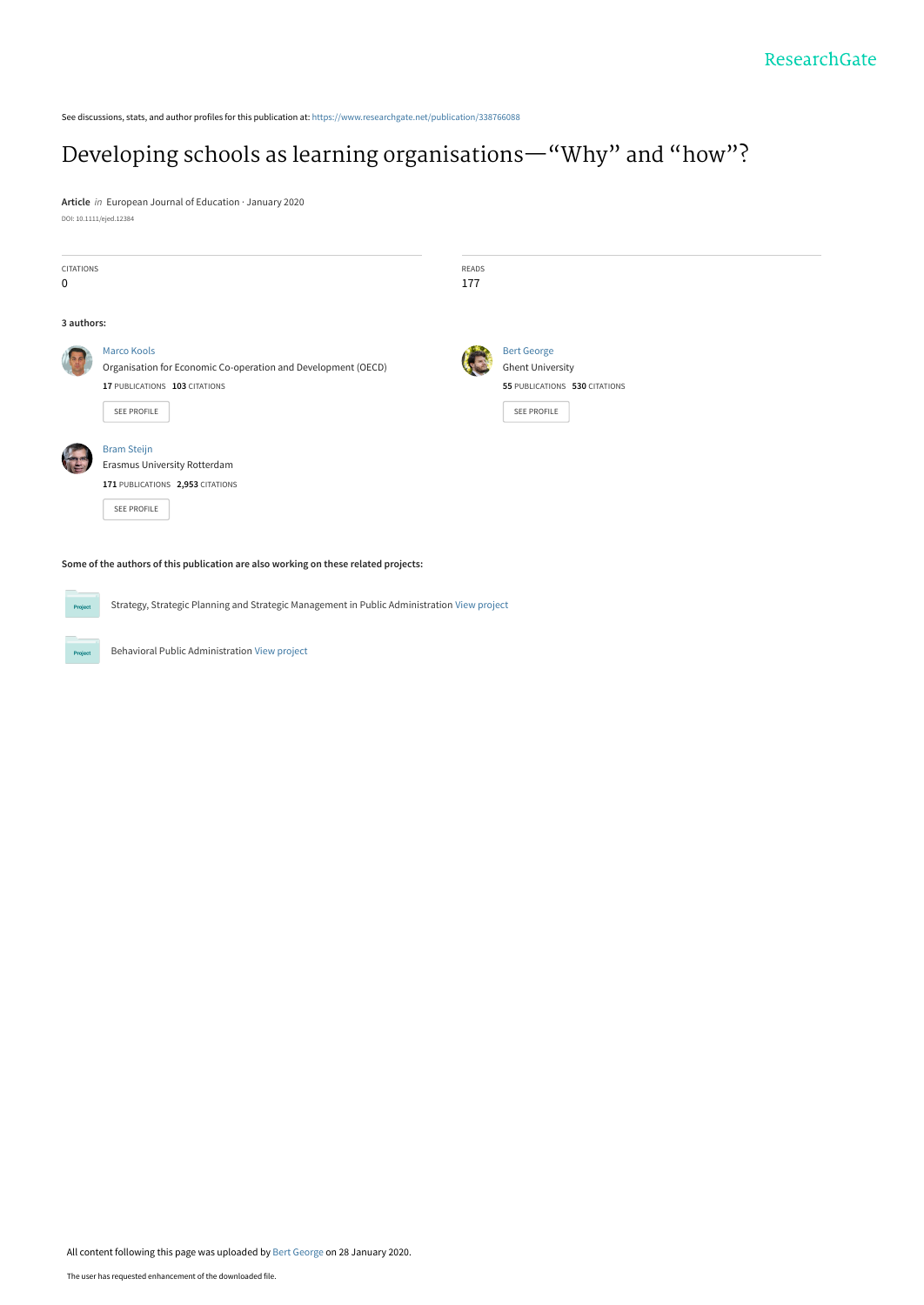#### **EDITORIAL**

# **Developing schools as learning organisations— "Why" and "how"?**

## **1** | **INTRODUCTION**

*Today's schools must equip students with the knowledge and skills they'll need to succeed in an uncertain, constantly changing tomorrow. That means preparation for constant learning and growing. We used to learn to do the work, now learning is the work. Students are unlikely to become lifelong learners unless they don't see their teachers as active lifelong learning. That means schools today have to be effective learning organisations'.* 

*(Schleicher, 2018a)*

A generation ago, schools would have been expected to equip students with the skills needed for the rest of their lives. In today's world, they need to prepare students for life and work in a rapidly changing environment, for jobs and for using technologies, some of which have not yet been created (Benevot, 2017; Schleicher, 2018b). Cognitive abilities such as literacy and problem-solving are still crucial, but teachers must also support students in developing the strong social and emotional foundation skills needed to thrive in a highly-dynamic labour market and rapidly changing world. Education today is much more about ways of thinking that involve creative and critical approaches to problem-solving and decision-making where students influence what they learn. Their interests, motivation and overall well-being are taken in consideration for shaping their learning (Dumont, Istance, & Benavides, 2010; Trilling & Fadal, 2009). Traditional models of schooling whose organisational patterns deeply structure schools—the single teacher, the classrooms each with their own teacher and traditional approaches to teaching and classroom organisation, etc. are therefore inadequate for delivering these 21st century learning agendas, especially for the most disadvantaged students (Schleicher, 2012).

Countries have been trying to accommodate their increasingly complex education systems to the changing times, but this is not limited to the education sector. In many countries, the changing environment has called for public sectors to innovative their services (Agostino, Arena, & Arnaboldi, 2013; Albury, 2005). Research evidence shows us how innovation can contribute to improving the quality of public services and enhancing the problem-solving capacity of governmental organisations in dealing with societal challenges (Damanpour & Schneider, 2009). Hence, innovation is not an optional luxury for public services and the public sector: it is core and needs to be institutionalised as a deep value (Albury, 2005; Bekkers, Edelenbos, & Steijn, 2014; De Vries, Bekkers, & Tummers, 2014). Few would therefore dispute that the primary task for management today, whether in public or private organisations, is the leadership of organisational change (Agostino et al., 2013; Damanpour & Schneider, 2009; Fernandez & Rainey, 2006; Plowman et al., 2007; Schleicher, 2018b). However, organisational change is a complex, multifaceted process and creating sustainable change is difficult (Kuipers et al., 2014; Walker, 2006). Whilst many public sector organisations have embarked on the path of change and innovation, many do not achieve the intended outcomes (De Vries et al., 2014; Pollitt & Bouckaert, 2011; Potts, 2009).

Unfortunately, the education sector is no exception. In many cases, reforms have failed to take hold in the classrooms or at best get 'adopted on the surface without altering behaviours and beliefs. Many reform efforts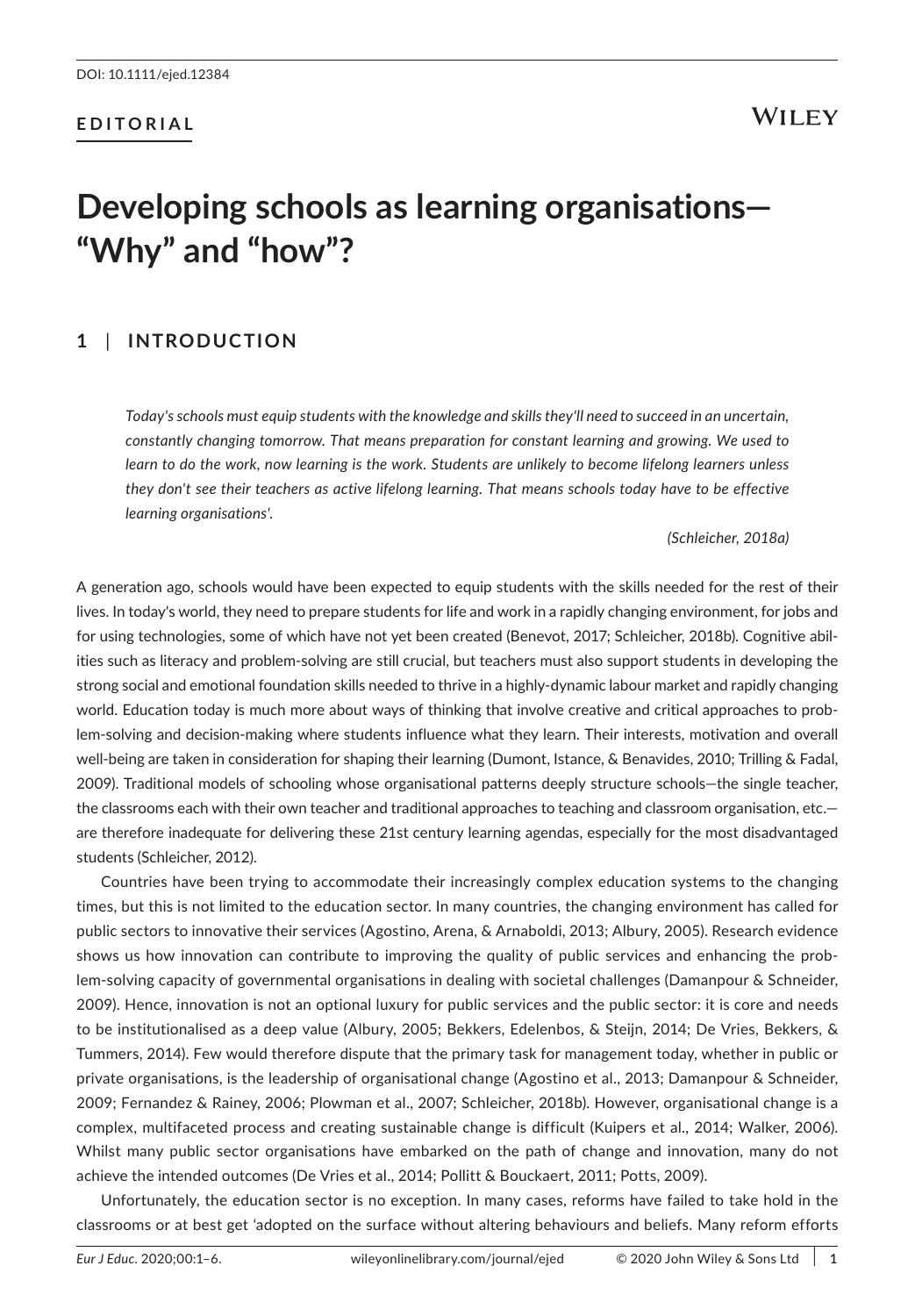and policies have also failed to adequately prepare schools for the changing environment (Fullan, 2011; Giles & Hargreaves, 2006; Viennet & Pont, 2017). This, whilst schools are now urged to learn faster than ever before in order to deal effectively with the seeming growing pressures of a rapidly changing environment (Fullan & Quinn, 2016).

As a response to the often-disappointing results of reform initiatives and a seeming lack in ability of many contemporary schools, policy makers, educators and scholars have looked for alternative strategies that could foster school-wide change and affect all aspects of the school culture. In this context, a growing body of scholars, educators and policy makers has argued for reconceptualising schools as "learning organisations" (Bowen, Rose, & Ware, 2006; Giles & Hargreaves, 2006; Schlechty, 2009; Senge, Cambron-McCabe, Lucas, Smith, & Dutton, 2012; Silins, Zarins, & Mulford, 2002; Stoll & Fink, 1996). The argument is that a school that is a learning organisation deals better with the changing external environment, facilitates change and innovation, induces improvements in the human resource outcomes of school staff, such as job satisfaction and self-efficacy, and ultimately enhances student learning. However, although the concept of the learning organisation has inspired the hearts and minds of a steadily growing body of scholars, educators and policy makers worldwide for some 25 years, relatively little progress has been made in advancing the concept—either in research or in practice. There are still significant shortfalls in the literature (Kools & Stoll, 2016). A challenge is the lack of clarity around the concept. Part of the problem lies in the shortage of systematic empirical investigations (Schleicher, 2012; Zederayko, 2000). Despite some advances by different scholars (Bowen et al., 2006; Silins, Mulford, & Zarins, 2002), the evidence on the construct or key characteristics that make an education institution a learning organisation is still thin.

Relatively little is also known about whether learning organisations lead to better outcomes for students or for the people working in these schools. Although some evidence confirms these positive relationships (Caprara, Barbaranelli, Steca, & Malone, 2006; Erdem, İlğan, & Uçar, 2014; Klassen & Chiu, 2010; Razali, Amira, & Shobri, 2013; Silins & Mulford, 2004), systematic research—both theoretical and empirical—on this important research/ policy question has been limited to date. In addition, how to create schools as learning organisations has remained an elusive phenomenon (Gandolfi, 2006; Harris & Jones, 2018; Kools & Stoll, 2016). This, in turn, has hindered the advance of the SLO in both research and practice.

In keeping with these considerations, we invited theoretical and empirical contributions for this issue of the Journal to join us in our efforts to responding to these gaps in research knowledge. We invited contributions that expand the literature on the potential of schools as learning organisations for promoting teaching and learning of 21st century curricula. Admittedly, the final selection of contributions has a strong focus on examining the school as a learning organisation concept and its measurement in different country contexts and on the capacity of school districts to develop as learning organisations. We believe that developing other parts of the system to become learning organisations is essential to support schools to develop as learning organisations. Without government/ policy support for collaboration and collective learning and system leaders modelling and distributing leadership, schools as learning organisations will continue to operate in isolation (if at all), especially in an age of accountability.

#### **2** | **IN THIS ISSUE**

This issue of the Journal can be considered as part of our ongoing efforts to gather evidence from a wide range of countries on the 'why' and 'how' one should develop schools into learning organisations. Through our research, we aim to expand the literature on these important questions and provide practical guidance to schools and local and system-level stakeholders for catalysing the desired change and innovation and developing professional learning cultures across school systems.

In the first article, Claire Sinnema and Louise Stol**l** reflect on the appeal and promise of the school as a learning organisation by examining the question of how schools as learning organisations can support the realisation of 21st century curriculum aspirations. They describe four common and interrelated challenges—depth, spread,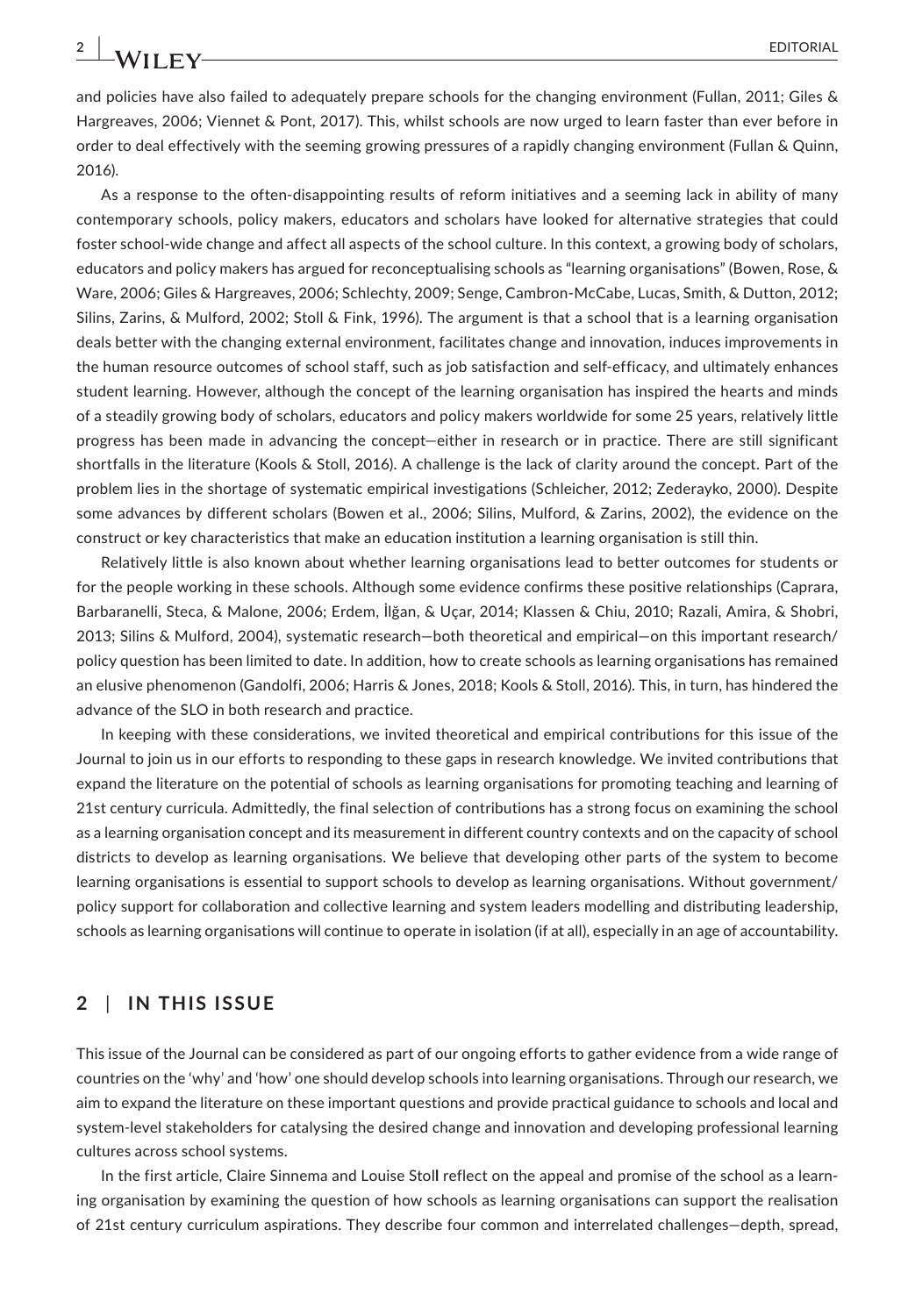reach, and pace—that are associated with enacting a new curriculum. They argue that "curriculum capital" represented by schools and practitioners that address these challenges and meet associated learning demands —commitment, knowledge, understanding and capability—is essential to ensure that curriculum aspirations are realised. They go on to propose that schools as learning organisations create the conditions that are necessary for responding to these challenges and learning demands.

The second and third articles are empirical in nature and respond to the "scholarly chaos" that has surrounded the school as a learning organisation concept and hampered its advance in both theory and practice. Marco Kools, Louise Stoll, Bert George, Bram Steijn, Victor Bekkers and Pierre Gouëdard explore the construct validity of the school as a learning organisation through a purposefully designed survey. Drawing on survey data from a largescale OECD study in Wales, UK (OECD, 2018), this article examines the key characteristics of a school as a learning organisation through a principal component analysis and a reliability analysis. The results show that such a school is associated with eight dimensions. The article argues that a reliable and valid schools as learning organisations scale can help to enhance our understanding of the concept and can be used by school leaders, teachers and all others wanting to develop a thriving learning culture in their schools.

In the third article, Asimina Papazoglou and Manolis Koutouzis examine the school as a learning organisation in Greece, a country characterised by a centralised and highly-bureaucratised educational system—and, as such, quite different from the Welsh content presented in the previous article. After tailoring the survey in the OECD study in Wales to the national context, they examine the construct validity of the school as a learning organisation as part of a large-scale, nationwide study. In addition, they analyse the relation between two key antecedents, school size and school geographical location, and schools operating as learning organisations, thereby expanding the research evidence on the conditions that enable or hinder schools in developing as learning organisations.

In the final article, Angela King Smith, Karen E. Watkins and Seung Hyun Han report on an action research study that examines how central office leaders and school principals break down organisational silos to build a culture of learning using learning organisation principles. Using the short form of the Dimensions of the Learning Organization Questionnaire (Watkins & Marsick, 1997), they investigated a school district's staff capacity for learning. Data from the survey and interviews illustrate how the learning organisation served as a model to create the organisational conditions and culture to enable support and cooperation for learning, capacity, change and improvement to occur. They extended the literature on schools as learning organisations with an example of data-informed change in one large school district in the Southern United States.

Together, these articles provide important findings about the why and how schools can develop as learning organisations. As noted by Marco Kools, Louise Stoll, Bert George, Bram Steijn, Victor Bekkers and Pierre Gouëdard, further research, both theoretical and applied, is needed, however, to explore what makes a school a learning organisation, how the concept can be further developed and the associated value to student learning and staff outcomes.

### **3** | **PART II**

Part II opens with an article by Hugo Garcia-Andreu, Alejandro Acebal Fernandez and Antonio Aledo on *Higher education segregation in Spain: gender constructs and social background.* The theory of Effectively Maintained Inequality (EMI) observes that the horizontal stratification of university degrees is a strategy of social differentiation used mainly by the most advantaged social class to access the occupations that are better valued in the labour market. This article verifies the EMI theory by means of a statistical analysis of the chosen degrees differentiated by sex and social class carried out in a Spanish university during the period of expansion and consolidation of the higher education system. The results confirm the theory, but they are partially conditioned by the vertical stratification that alters the composition by sex of the contingent of students of less advantaged social class in which women present a greater tendency to choose degrees that are less valued by the market.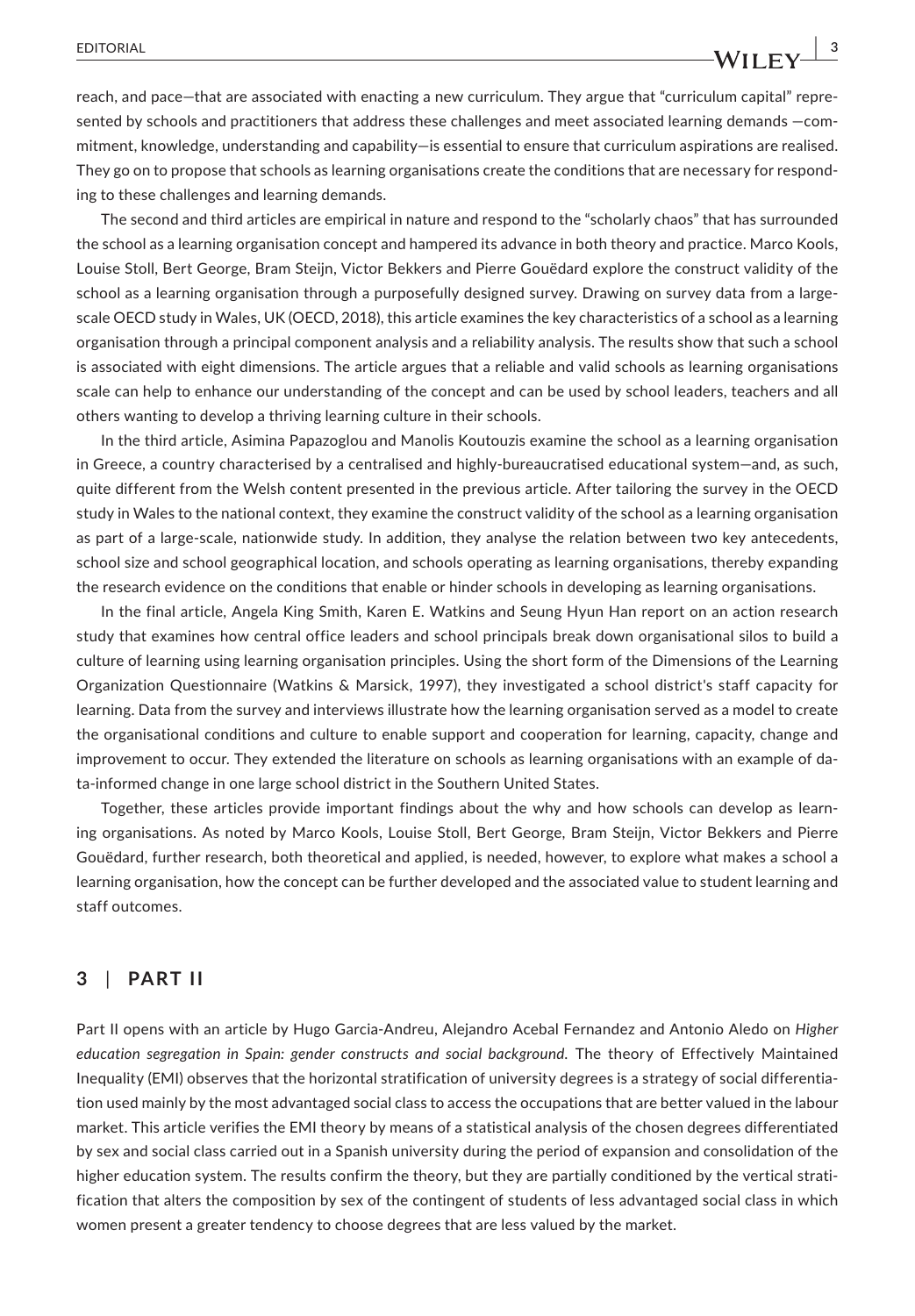The second article by Kjetil Egelandsdal and Hanne Riese, *Never mind the gap: Formative assessment confronted with Dewey's and Gadamer's concept of experience* discusses the notion of "closing the learning gap" in the light of the concept of the American philosopher John Dewey and the German philosopher Hans-Georg Gadamer. Their conceptualisation challenges the idea of learning as a linear and controllable process that results in stable and predictable outcomes. Using the concept of experience, the article argues that learning follows a continuous circular movement where previous experiences condition future interpretations and that every experience changes the subject. This process of change is both unpredictable and diverse and requires that attention is paid to the uniqueness of each situation and to students as subjects. Following the discussion, they propose a model for considering the extensiveness and rigidity of formative assessment practices.

The third article by Kristijan Breznik and Vesna Skrbinjek, *ERASMUS student mobility flows* uses the official ERASMUS data from 2007/2008 to 2013/2014. It used program R for statistical analysis and the Pajek programme for the analysis of networks. Findings provide an overview of the student mobility from three perspectives. The most balanced relative outbound and inbound mobility are found in Spain, Switzerland, Austria and Poland. Moreover, Spain and Italy exchange the most students between each other. The core centres for student mobility are Spain, France, Germany and Italy. Smaller countries, such as Luxemburg, Malta, Liechtenstein have large numbers of mobile students considering the size of the country's student population. The network analysis revealed 3 groups of countries: good receivers and senders (Spain, Italy, and Germany), good receivers only (Finland, Sweden, the UK and Portugal) and good senders only (Belgium and the Czech Republic).

The last article by Maja Šerić, *The influence of technology-mediated and in-person communication on student satisfaction: The moderating role of national culture* analyses the effects of technology-mediated (i.e., social media) and in-person communication (i.e., non-verbal cues) on student satisfaction in a higher education context. Data were collected among students from the University of Valencia (UVEG) in Spain and analysed from the perspective of the respondents' national culture. Contrary to expectations, the results show that neither one of the social media aspects drives student satisfaction, thus providing support for the technology paradox literature. Instead, three non-verbal communication cues influence student satisfaction, i.e., paralanguage, kinesics, and chronemics. The moderating role of national culture on the examined relationships is also considered. The results reveal that national culture seems to only affect the relationship between chronemics and satisfaction.

## **DISCLAIMER**

Marco Kools is an OECD analyst. However, the analysis and views presented in this article do not necessarily reflect the official views of the OECD or its members. The opinions expressed and arguments employed herein are those of the author.

> Marco Kools<sup>1</sup> Bert George<sup>2</sup> Bram Steijn<sup>3</sup>

 *Directorate for Education and Skills, OECD, Paris, France Department of Public Governance and Management, Ghent University, Ghent, Belgium Department of Public Administration and Sociology, Erasmus University Rotterdam, Rotterdam, the Netherlands*

#### **Correspondence**

Marco Kools, Directorate for Education and Skills, OECD, 2 rue André-Pascal, Paris 75016, France. Email: [marcokools@hotmail.com](mailto:marcokools@hotmail.com)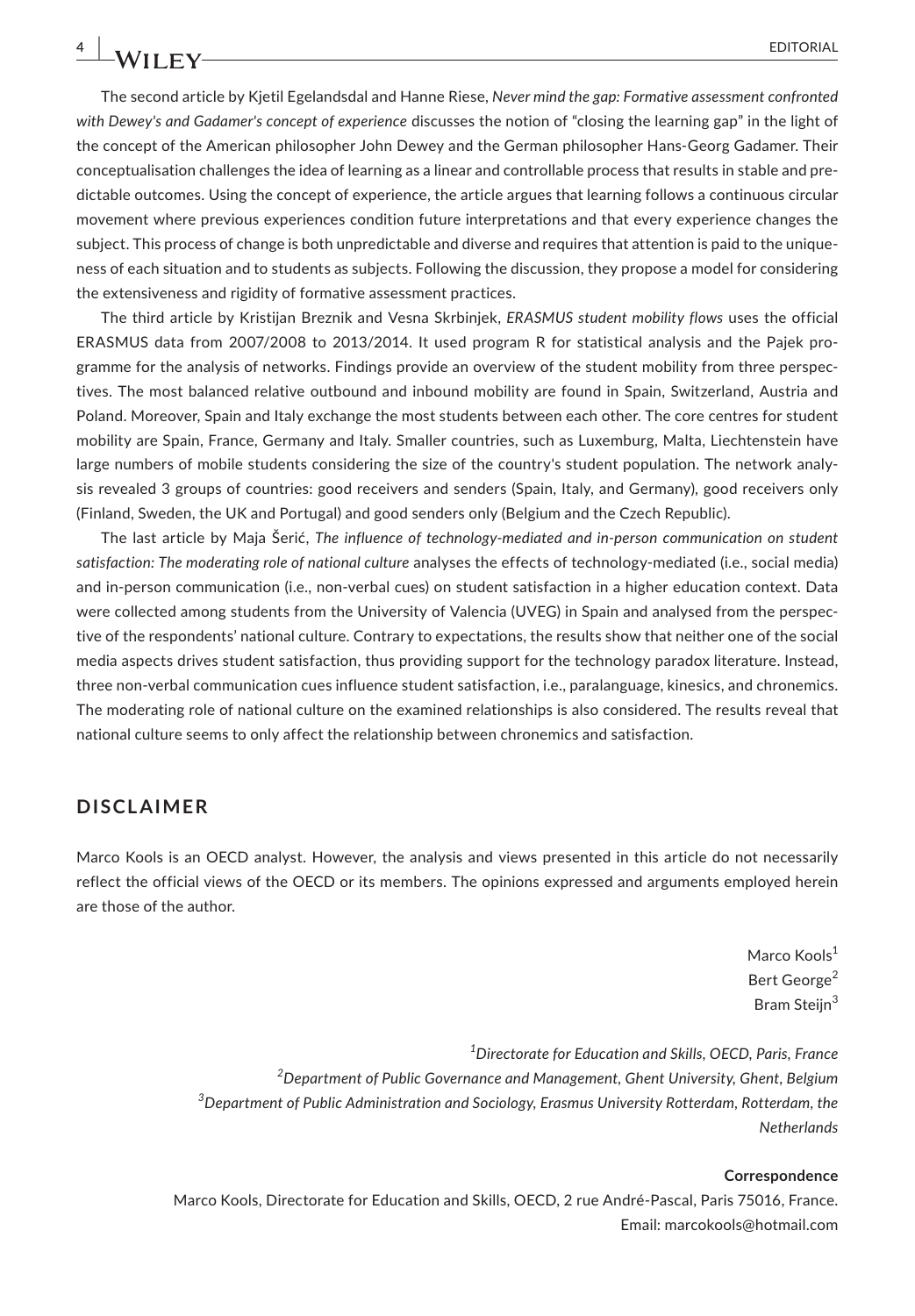#### **REFERENCES**

- Agostino, D., Arena, M., & Arnaboldi, M. (2013). Leading change in public organisations: The role of mediators. *Leadership & Organisation Development Journal*, *34*, 596–615. <https://doi.org/10.1108/LODJ-12-2011-0123>
- Albury, D. (2005). Fostering innovation in public services. *Public Money & Management*, *25*, 51–56.
- Bekkers, V., Edelenbos, J., & Steijn, B. (2014). *Leadership, innovation in the public sector: Linking capacity and leadership*. Basingstoke, England: Palgrave MacMillan.
- Benevot, A. (2017). Education for people, prosperity and planet: Can we meet the sustainability challenges? *European Journal of Education*, *52*, 399–403. <https://doi.org/10.1111/ejed.12248>
- Bowen, G., Rose, R., & Ware, W. (2006). The reliability and validity of the school success profile learning oganization measure. *Evaluation and Program Planning*, *29*, 97–104.
- Caprara, G., Barbaranelli, C., Steca, P., & Malone, P. (2006). Teachers' self-efficacy beliefs as determinants of job satisfaction and students' academic achievement: A study at the school level. *Journal of School Psychology*, *44*, 473–490. <https://doi.org/10.1016/j.jsp.2006.09.001>
- Damanpour, F., & Schneider, M. (2009). Characteristics of innovation and innovation adoption in public organizations: Assessing the role of managers. *Journal of Public Administration Research and Theory*, *19*, 495–522. [https://doi.](https://doi.org/10.1093/jopart/mun021) [org/10.1093/jopart/mun021](https://doi.org/10.1093/jopart/mun021)
- De Vries, H., Bekkers, V., & Tummers, L. (2014). Innovation in the public sector: A systematic review and future research agenda. *Public Adinstration Review*, *94*, 146–166.
- Dumont, H., Istance, D., & Benavides, F. (2010). *The nature of learning: Using research to inspire*. Paris, France: OECD Publishing.
- Erdem, M., İlğan, A., & Uçar, H. (2014). Relationship between learning organization and job satisfaction of primary school teachers. *International Online Journal of Educational Sciences*, *6*, 8–20. <https://doi.org/10.15345/iojes.2014.01.002>
- Fernandez, S., & Rainey, H. (2006). Managing successful organisational change in the public sector. *Public Administration Review*, *66*, 168–176.
- Fullan, M. (2011). *Change leader: Learning to do what matters most*. San Francisco, CA: Jossey-Bass.
- Fullan, M., & Quinn, J. (2016). *Coherence: The right drivers for change in schools, districts, and systems*. Thousand Oaks, CA: Corwin.
- Gandolfi, F. (2006). Can a school organization be transformed into a learning organization? *Contemporary Management Research*, *2*, 57–72. <https://doi.org/10.7903/cmr.80>
- Giles, C., & Hargreaves, A. (2006). The sustainability of innovative schools as learning organizations and professional learning communities during standardized reform. *Educational Administration Quarterly*, *42*, 124–156. [https://doi.](https://doi.org/10.1177/0013161X05278189) [org/10.1177/0013161X05278189](https://doi.org/10.1177/0013161X05278189)
- Harris, A., & Jones, M. (2018). Leading schools as learning organizations. *School Leadership & Management*, *38*, 351–354. <https://doi.org/10.1080/13632434.2018.1483553>
- Klassen, R., & Chiu, M. (2010). Effect on teachers' self-efficacy and job satisfaction: Teacher gender, years of experience, and job stress. *Journal of Educational Psychology*, *102*, 741–756.
- Kools, M., & Stoll, L. (2016). What makes a school a learning organisation? In *OECD education working papers* (Vol. *2016*). Paris, France: OECD Publishing.
- Kuipers, B., Higgs, M., Kickert, W., Tummers, L., Grandia, J., & Van der Voet, J. (2014). The management of change in public organisations. *Public Administration*, *92*, 1–20.
- OECD. (2018). *Developing schools as learning organisations in Wales*. Paris, France: Author.
- Plowman, D., Solansky, S., Beck, T., Baker, L., Kulkarni, M., & Travis, D. (2007). The role of leadership in emergent, self-organisation. *The Leadership Quarterly*, *18*, 341–356.
- Pollitt, C., & Bouckaert, G. (2011). *Public management reform: A comparative analysis—New public management, governance, and the neo–Weberian state*. Oxford, UK: Oxford University Press.
- Potts, J. (2009). The curious problem of too much efficiency and not enough waste and failure. *Innovation*, *11*, 34–43.
- Razali, M., Amira, N., & Shobri, N. (2013). Learning organization practices and job satisfaction among academicians at public university. *International Journal of Social Science and Humanity*, *3*, 518–521. [https://doi.org/10.7763/IJSSH.2013.](https://doi.org/10.7763/IJSSH.2013.V3.295) [V3.295](https://doi.org/10.7763/IJSSH.2013.V3.295)
- Schlechty, P. (2009). *Leading for learning: How to transform schools into learning organizations*. San Francisco, CA: Jossey-Bass.
- Schleicher, A. (2012). *Preparing teachers and developing school leaders for the 21st century: Lessons from around the world*. Paris, France: OECD Publishing.
- Schleicher, A. (2018a). *Implementing education policies—Schools as learning organisations*. Paris, France: OECD Publishing. Retrieved from [https://www.youtube.com/watch?time\\_continue=25&v=hVDmF8XlWV4](https://www.youtube.com/watch?time_continue=25&v=hVDmF8XlWV4)
- Schleicher, A. (2018b). *World class: How to build a 21st-century school system*. Paris, France: OECD Publishing.
- Senge, P., Cambron-McCabe, N., Lucas, T., Smith, B., & Dutton, J. (2012). *Schools that learn*. New York, NY: Crown Business.